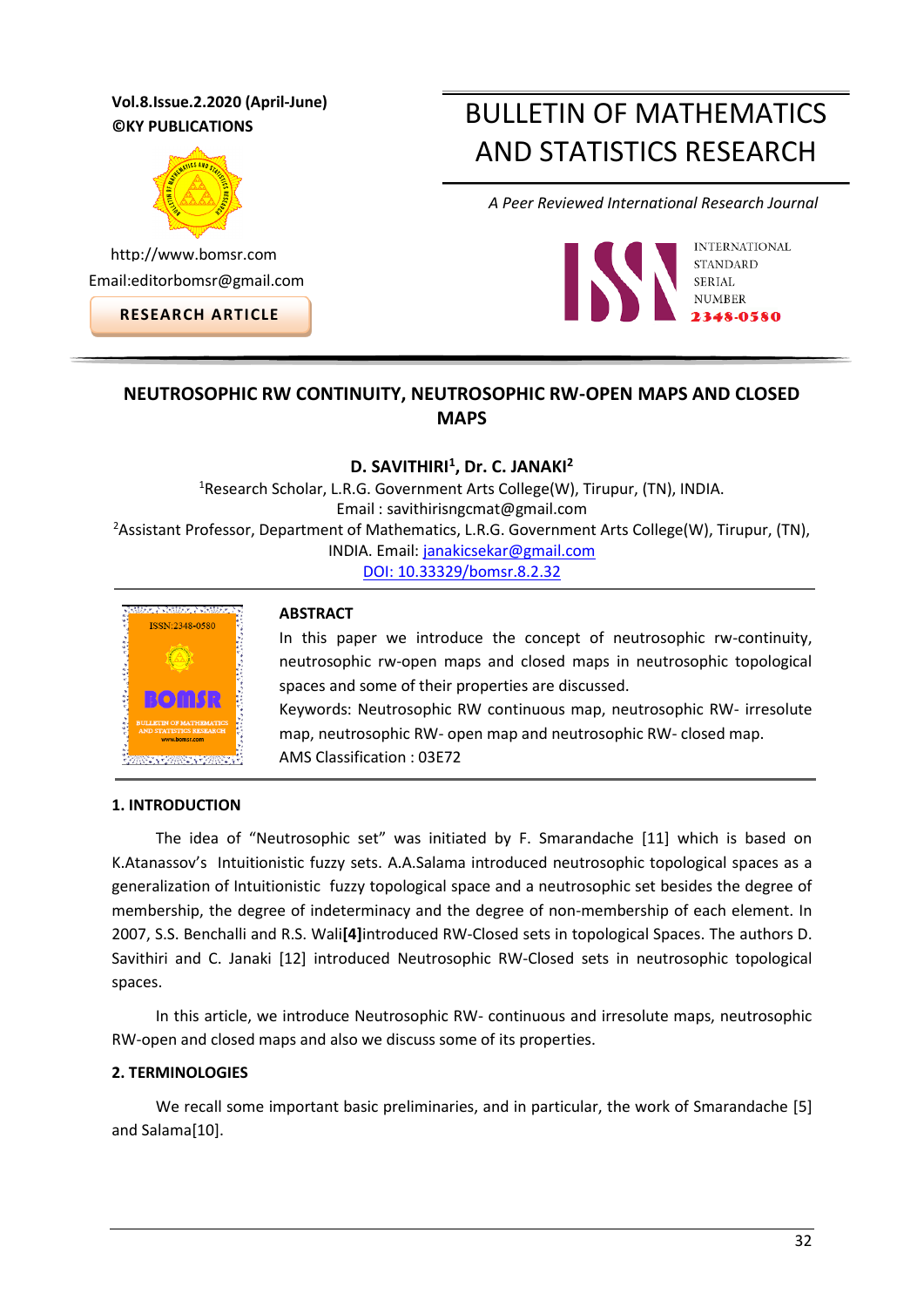**Definition 2.1:[5]** Let X be a non-empty fixed set a Neutrosophic set (NS for short) A is an object having the form A = < x,  $\mu_A(x), \sigma_A(x), \gamma_A(x)$ >, x  $\in$  X where  $\mu_A(x), \sigma_A(x), \gamma_A(x)$  which represents the degree of membership function, the degree of indeterminacy and the degree of non-membership function respectively of each element  $x \in X$  to the set A.

**Remark 2.2: [7]** For the sake of simplicity A neutrosophic set A = {x,  $\mu_A(x), \sigma_A(x), \gamma_A(x)$  > ;  $x \in X$ } can be identified to be an ordered triple  $<\mu_A, \sigma_A, \gamma_A>$ .

**Definition 2.3:[10]** The neutrosophic subsets  $0_N$  and  $I_N$  in X are defined as follows:

#### **0<sup>N</sup> may be defined as:**

- $(0_1)$   $0_N = \{ \langle x, 0, 0, 1 \rangle : x \in X \}$
- $(0_2)$   $0_N = \{ \langle x, 0, 1, 1 \rangle : x \in X \}$
- $(0_3)$   $0_N = \{ \langle x, 0, 1, 0 \rangle : x \in X \}$
- $(0_4)$   $0_N = \{ \langle x, 0, 0, 0 \rangle : x \in X \}$

**I<sub>N</sub>** may be defined as :

- $(I_1)$   $I_N = \{ \langle x, 1, 0, 0 \rangle : x \in X \}$
- $(I_2) I_N = \{ \langle x, 1, 0, 1 \rangle ; x \in X \}$
- $\{I_3\}$   $I_N = \{ \langle x, 1, 1, 0 \rangle : x \in X \}$
- $(I_4) I_N = \{ \langle x, 1, 1, 1 \rangle ; x \in X \}$

**Definition 2.4: [10]** Let A =  $\lt \mu_A, \sigma_A, \gamma_A >$  be a NS on X, then the complement of the set A [C(A) for short] may be defined as three kinds of complements :

- **(C<sub>1</sub>) C(A) = { <** $x$ **, 1-**  $\mu$ **<sub>A</sub>(x), 1-** $\sigma$ **<sub>A</sub>(x), 1-** $\gamma$ **<sub>A</sub>(x)>;**  $x \in X$ **}**
- **(C<sub>2</sub>) C(A) = { <** $x, \gamma_A(x), \sigma_A(x), \mu_A(x) >; x \in X$ **}**
- **(C<sub>3</sub>) C(A) = { <x,**  $\gamma_A(x)$ , 1- $\sigma_A(x)$ ,  $\mu_A(x)$  > ;  $x \in X$ }

**Definition 2.5: [10]** Let X be a nonempty set and neutrosophic sets A and B in the form  $A = \{ \langle x, y \rangle \}$  $\mu_A(x), \sigma_A(x), \gamma_A(x)$ ,  $x \in X$  and B = {< x,  $\mu_B(x), \sigma_B(x), \gamma_B(x)$ },  $x \in X$ }.

Then we may consider two possible definitions for subsets  $(A \subset B)$ .  $A \subseteq B$  may be defined as :

(1)  $A \subseteq B \Leftrightarrow \mu_A(x) \leq \mu_B(x)$ ,  $\sigma_A(x) \leq \sigma_B(x)$ , and  $\gamma_A(x) \geq \gamma_B(x)$   $\forall x \in X$ 

(2)  $A \subseteq B \Leftrightarrow \mu_A(x) \leq \mu_B(x), \sigma_A(x) \geq \sigma_B(x), \text{ and } \gamma_A(x) \geq \gamma_B(x) \forall x \in X$ 

**Proposition 2.6: [10]** For any neutrosophic set A, the following conditions are holds :

- (1)  $0_N \subseteq A$ ,  $0_N \subseteq I_N$
- $(2)$  A  $\subseteq$  I<sub>N</sub>, I<sub>N</sub> $\subseteq$  I<sub>N</sub>

**Definition 2.7: [10]** Let X be a nonempty set. Let  $A = \{ \langle x, \mu_A(x), \sigma_A(x), \gamma_A(x) \rangle \}$ ,  $x \in X \}$  and  $B = \{ \langle x, \mu_A(x), \sigma_A(x), \gamma_A(x) \rangle \}$  $\mu_B(x), \sigma_B(x), \gamma_B(x)$ ,  $x \in X$ } are NS sets. Then

#### **(1)**  $A \cap B$  may be defined as :

 $(I_1)$  A  $\cap$  B = < x, min( $\mu_A(x), \mu_B(x)$ ), min( $\sigma_A(x), \sigma_B(x)$ ), max( $\gamma_A(x), \gamma_B(x)$ ) >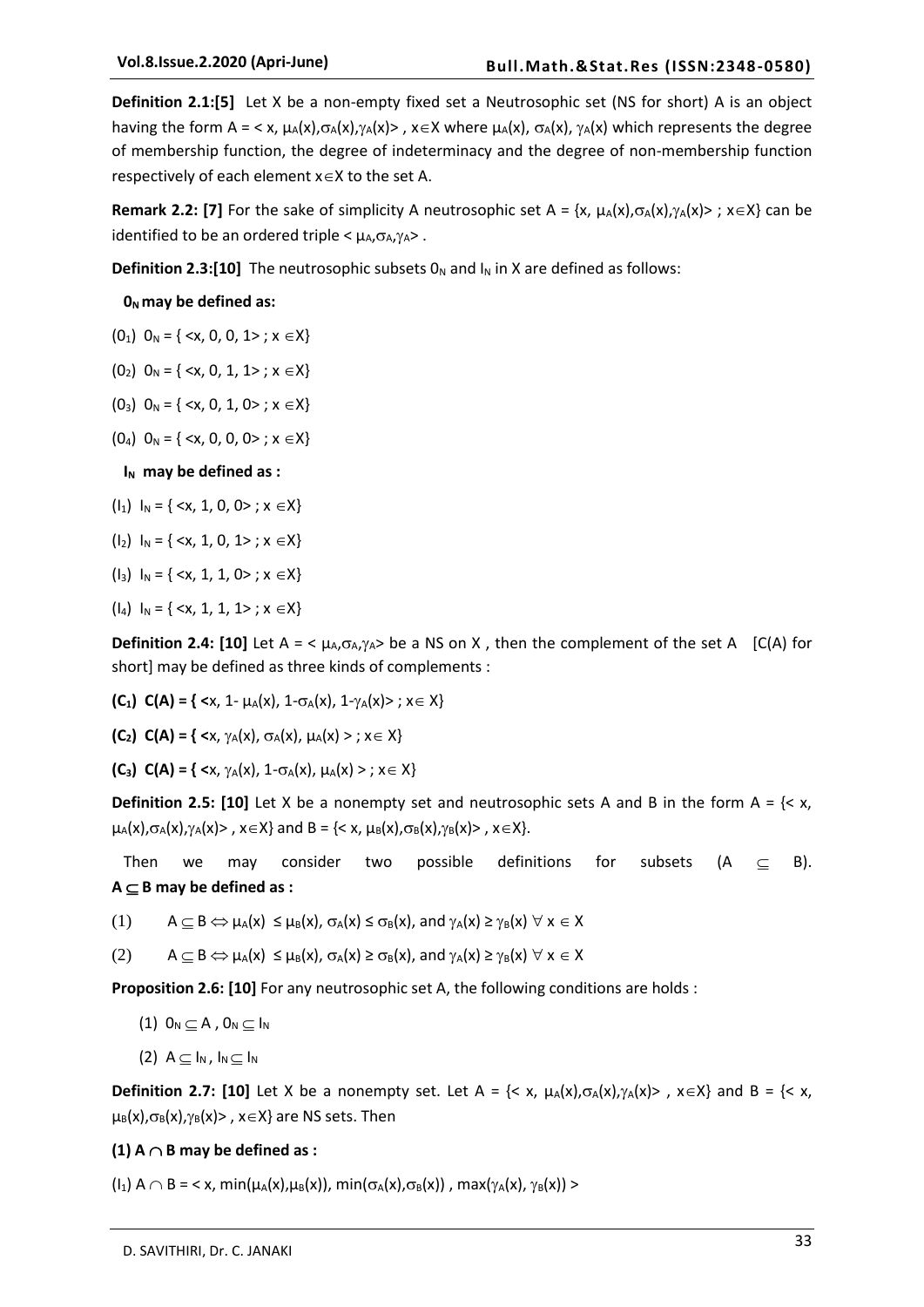$\left(\begin{array}{l} |I_2\rangle \end{array} A \cap B = \langle x, min(\mu_A(x),\mu_B(x)), max(\sigma_A(x),\sigma_B(x)) \rangle$ , max $\left(\gamma_A(x), \gamma_B(x)\right)$ 

#### $(2)$  A  $\cup$  B may be defined as :

 $(I_1)$  A  $\cup$  B = < x, max $(\mu_A(x), \mu_B(x))$ , max  $(\sigma_A(x), \sigma_B(x))$ , min  $(\gamma_A(x), \gamma_B(x))$  >

 $(I_2)$  A  $\cup$  B = < x, max  $(\mu_A(x), \mu_B(x))$ , min $(\sigma_A(x), \sigma_B(x))$ , min  $(\gamma_A(x), \gamma_B(x))$  >

We can easily generalize the operations of intersection and union in definition 2.7 to the arbitrary family of NSs as follows:

**Definition 2.8: [11]** Let  $\{A_j : j \in J\}$  be a arbitrary family of NS sets in X, then

#### $(1)$   $\cap$  A<sub>i</sub> may be defined as

 $(i) \cap A_j = \langle x, \triangle_{j \in J} \mu_{A_j}(x), \triangle_{j \in J} \sigma_{A_j}(x), \vee_{j \in J} \gamma_{A_j}(x) \rangle$ 

(ii)  $\cap$  A<sub>j</sub> = < x,  $\land$ <sub>je</sub>j  $\mu_{A_j}$  (x),  $\lor$ <sub>je</sub>j  $\sigma_{A_j}$  (x),  $\lor$ <sub>je</sub>j  $\gamma_{A_j}$  (x)

#### $(2)$   $\cup$  A<sub>i</sub> may be defined as

 $(i) \cup A_j = \langle x, \vee_{j \in J} \mu_{A_j}(x), \vee_{j \in J} \sigma_{A_j}(x), \wedge_{j \in J} \gamma_{A_j}(x) \rangle$ 

(ii) 
$$
\cup
$$
 A<sub>j</sub> = < x,  $\vee_{j \in J}$   $\mu_{A_j}(x)$ ,  $\wedge_{j \in J}$   $\sigma_{A_j}(x)$ ,  $\wedge_{j \in J}$   $\gamma_{A_j}(x)$ 

**Proposition 2.9: [10]** For two NS sets A and B the following conditions are true:

(1) C (A 
$$
\cap
$$
 B) = C (A)  $\cup$  C (B)  
(2) C (A  $\cup$  B) = C (A)  $\cap$  C (B)

**Definition 2.10: [10]** A neutrosophic topology [NT for short] is a non-empty set X is a family  $\tau$  of neutrosophic subsets in X satisfying the following axioms:

 $(1)$   $0_N$  ,  $I_N \in \tau$ ,

$$
(2) G_1 \cap G_2 \in \tau \text{ for any } G_1, G_2 \in \tau,
$$

(3)  $\cup$  G<sub>i</sub>  $\in$   $\tau$  for every { G<sub>i</sub>: i  $\in$  J }  $\subseteq$   $\tau$ 

In this case, the pair  $(X,\tau)$  is called a neutrosophic topological space [NTS for short]. The elements of  $\tau$  are called neutrosophic open sets [ NOS for short ]. A neutrosophic set F is closed if and only if C(F) is neutrosophic open.

**Definition 2.11: [10]** The complement of A [C(A) for short] of NOS is called a neutrosophic closed set [ NCS for short] in X.

 Now, we define neutrosophic closure and neutrosophic interior operations in neutrosophic topological spaces:

**Definition 2.12: [10]** Let  $(X, \tau)$  be NTS and A = < x,  $\mu_A(X), \sigma_A(X), \gamma_A(X)$ > be a NS in X. Then the neutrosophic closure and neutrosophic interior of A are defined by

NCl (A) =  $\cap$  { K : K is a NCS in X and A  $\subseteq$  K }

NInt (A) =  $\cup$  { G : G is a NOS in X and G  $\subseteq$  A }

**Proposition 2.13: [10]** For any neutrosophic set A in  $(X,\tau)$  we have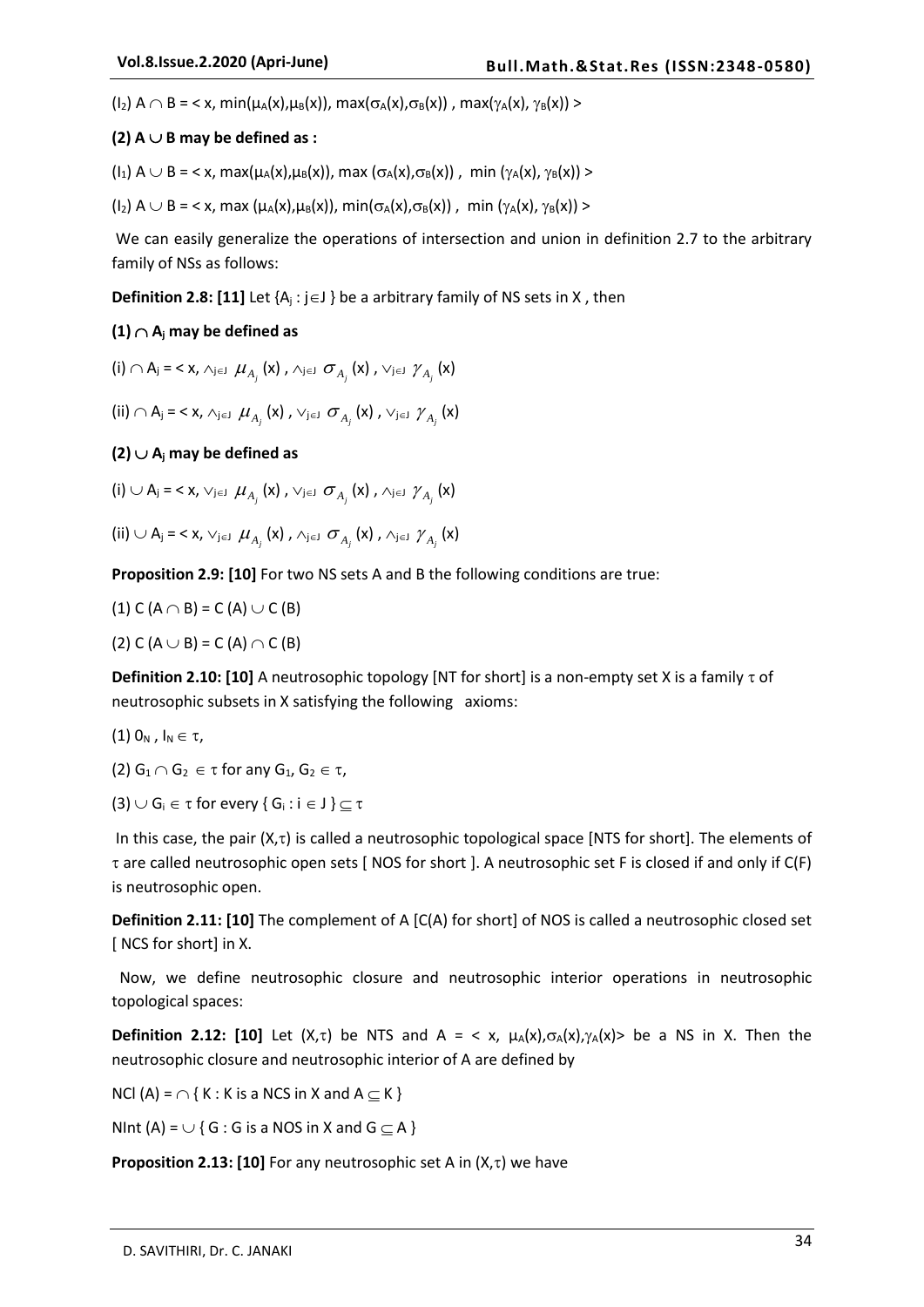(a) NCl  $(C(A)) = C(NInt(A))$ 

(b) NInt  $(C(A)) = C(NCl(A))$ 

**Proposition 2.14: [11]** Let  $(X,\tau)$  be a NTS and A,B be two neutrosophic sets in X. Then the following properties are holds :

- a) NInt  $(A) \subseteq A$
- b)  $A \subseteq NCI(A)$ .
- c)  $A \subseteq B \implies$  NInt (A)  $\subseteq$  NInt (B)
- d)  $A \subseteq B \implies NC(A) \subseteq NC(B)$
- e) NInt (NInt  $(A)$ ) = NInt  $(A)$ .
- f) NCl (NCl  $(A)$ ) = NCl  $(A)$ .
- g) NInt  $(A \cap B)$  = NInt  $(A) \cap N$ Int  $(B)$
- h) NCl  $(A \cup B)$  = NCl  $(A) \cup$  NCl  $(B)$
- i) NInt  $(0_N) = 0_N$
- j) NInt  $(I_N) = I_N$
- k) NCl  $(0_{N}) = 0_{N}$
- l) NCl  $(I_N) = I_N$
- m)  $A \subseteq B \Rightarrow C(B) \subseteq C(A)$
- n) (n) NCl (A $\cap$ B)  $\subseteq$  NCl(A)  $\cap$  NCl (B)
- o) NInt  $(A \cup B) \subset$  NInt  $(A) \cup$  NInt  $(B)$

**Definition 2.15: [4]** Let A be a neutrosophic set of a NTS X. Then A is said to be a

- i) neutrosophic regular open set **(shortly N<sup>r</sup> – open set)** if A = NInt(NCl(A)).
- ii) neutrosophic regular closed set **(shortly N<sup>r</sup> - closed set)** if A = NCl(NInt(A)).
- iii) neutrosophic rg- Closed set [4] **(shortly Nrg – closed set)** of X if there exists a neutrosophic regular open set U such that NCl(A)  $\subseteq$  U whenever A  $\subseteq$  U.
- iv) neutrosophic rwg- closed set [6] **(shortly Nrwg – closed set)** of X if there exists a neutrosophic regular open set U such that NCl(NInt(A))  $\subseteq$  U whenever A  $\subseteq$  U.
- v) neutrosophic w-closed set [6] **(shortly N<sup>w</sup> – closed set)** of X if there exists a neutrosophic semi-open set U such that NCl(A)  $\subseteq$  U whenever A  $\subseteq$  U.
- **vi)** neutrosophic g-closed set [6] **(shortly Ng – closed set)** of X if there exists a neutrosophic open set U such that NCl(A)  $\subseteq$  U whenever A  $\subseteq$  U.
- vii) neutrosophic  $\pi$ -open set [6] **(shortly N** $\pi$  **open set)** of X if there exists a finite union of neutrosophic regular open sets.
- viii) The complement of  $N_{\pi}$ -open set is called  $N_{\pi}$ -closed set.
- ix) neutrosophic gpr- Closed set [4] **(shortly N<sup>g</sup> – closed set)** of X if there exists a neutrosophic regular open set U such that  $NCI(A) \subset U$  whenever  $A \subset U$ .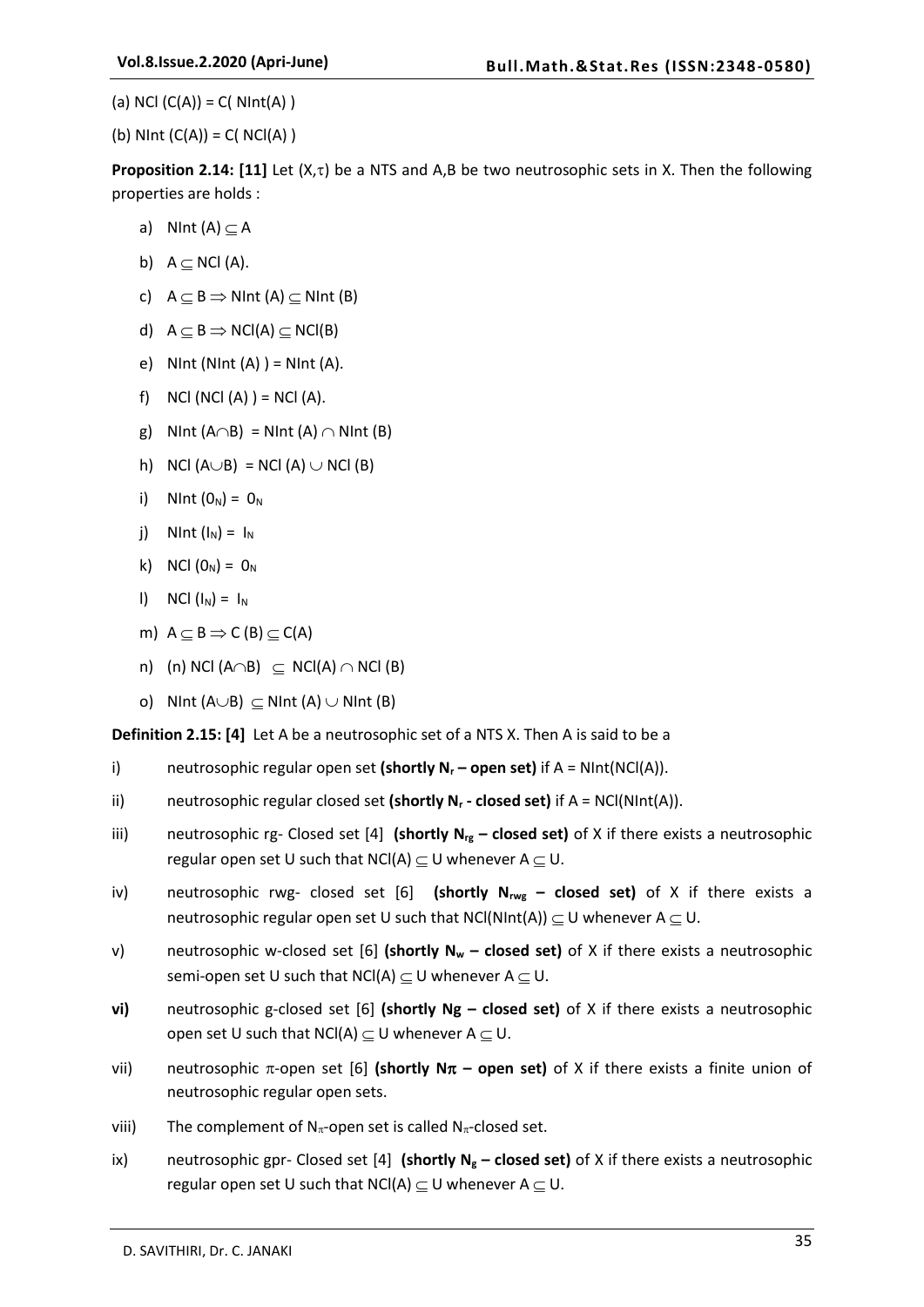**Definition 2.16: [12]** Let  $(X,\tau)$  and  $(Y,\sigma)$  be any two Neutrosophic topological spaces

- i) A map f:  $(X,\tau) \to (Y,\sigma)$  is **neutrosophic continuous** if the inverse image of every neutrosophic closed set in  $(Y,\sigma)$  is neutrosophic closed set in  $(X,\tau)$ .
- ii) A map f:  $(X,\tau) \to (Y,\sigma)$  is **neutrosophic rg-continuous (shortly N<sub>rg</sub> continuous)** if the inverse image of every neutrosophic closed set in  $(Y,\sigma)$  is neutrosophic rg closed set in  $(X,\tau)$ .
- iii) A map f:  $(X,\tau) \to (Y,\sigma)$  is **neutrosophic rwg-continuous (shortly N<sub>rwg</sub> continuous)** if the inverse image of every neutrosophic closed set in  $(Y,\sigma)$  is neutrosophic rwg closed set in  $(X,\tau).$
- iv) A map f:  $(X,\tau) \to (Y,\sigma)$  is **neutrosophic w-continuous (shortly N<sub>W</sub> continuous**) if the inverse image of every neutrosophic closed set in  $(Y,\sigma)$  is neutrosophic wclosed set in  $(X,\tau)$ .
- v) A map f:  $(X,\tau) \to (Y,\sigma)$  is **neutrosophic gpr-continuous (shortly N**<sub>gpr</sub> **continuous**)if the inverse image of every neutrosophic closed set in  $(Y,\sigma)$  is neutrosophic gpr closed set in  $(X,\tau).$
- vi) A map f:  $(X,\tau) \to (Y,\sigma)$  is **neutrosophic**  $\pi$ -continuous (shortly  $N_{\pi}$ -continuous) if the inverse image of every neutrosophic closed set in  $(Y,\sigma)$  is neutrosophic  $\pi$ closed set in  $(X,\tau)$ .
- vii) A map f:  $(X,\tau) \to (Y,\sigma)$  is **neutrosophic regular continuous (shortly N<sub>r</sub> continuous)** if the inverse image of every neutrosophic closed set in  $(Y,\sigma)$  is neutrosophic regular closed set in  $(X,\tau)$ .

**Definition 2.17: [13]** Let A be a neutrosophic set of a NTS X. Then A is said to be Neutrosophic RW-Closed set **(shortly Nrw – closed set)** of X if there exist a neutrosophic regular semi-open set U such that NCl(A)  $\subseteq$  U whenever A  $\subseteq$  U.

The complement of  $N_{rw}$  – closed set is known as  $N_{rw}$  – open set.

**Definition 2.18:[12]** (i) If B =  $(\mu_B, \sigma_B, \gamma_B)$  is a

NS in Y, then the preimage of B under f denoted by  $f^1(B) = \langle f^1(\mu_B), f^1(\sigma_B), f^1(\gamma_B) \rangle$ .

(ii) If A=  $(\mu_A, \sigma_A, \gamma_A)$  is a NS in X, the image of A under f denoted by f(A), is a NS in Y defined by f(A) =  $\langle$  $f(\mu_A), f(\sigma_A), f(\gamma_A) \rangle$ .

**Corollary 2.18:[12]** Let A,  $\{A_i : i \in J\}$ , be NSs in X and B,  $\{B_i : j \in K\}$  NS in Y, and f: X  $\rightarrow$ Y be a function. Then

- a)  $A_1 \subset A_2 \Leftrightarrow f(A_1) \subset f(A_2)$ ,
- b)  $B_1 \subseteq B_2 \Leftrightarrow f^{-1}(B_1) \subseteq f^{-1}(B_2)$ .
- c)  $A \subseteq f^1(f(A))$  and if f is injective, then  $A = f(f(A)).$
- d)  $f^1(f(B)) \subseteq B$  and if f is surjective, then  $f^1(f(B)) = B$ .
- e)  $f^{-1}(\cup B_i) = \cup f^{-1}(B_i)$ ,  $f^{-1}(\cap B_i) = \cap f^{-1}(B_i)$ .
- f)  $f(\bigcup A_i) = \bigcup f(A_i)$ ,  $f(\bigcap A_i) \subset \bigcap f(A_i)$ ; and if f is injective, then  $f(\bigcap A_i) = \bigcap f(A_i)$
- g)  $f^{-1}(I_N) = I_N$ ,  $f^{-1}(O_N) = O_N$ .
- h)  $f(I_N) = I_N$ .  $f(O_N) = O_N$  if f is surjective.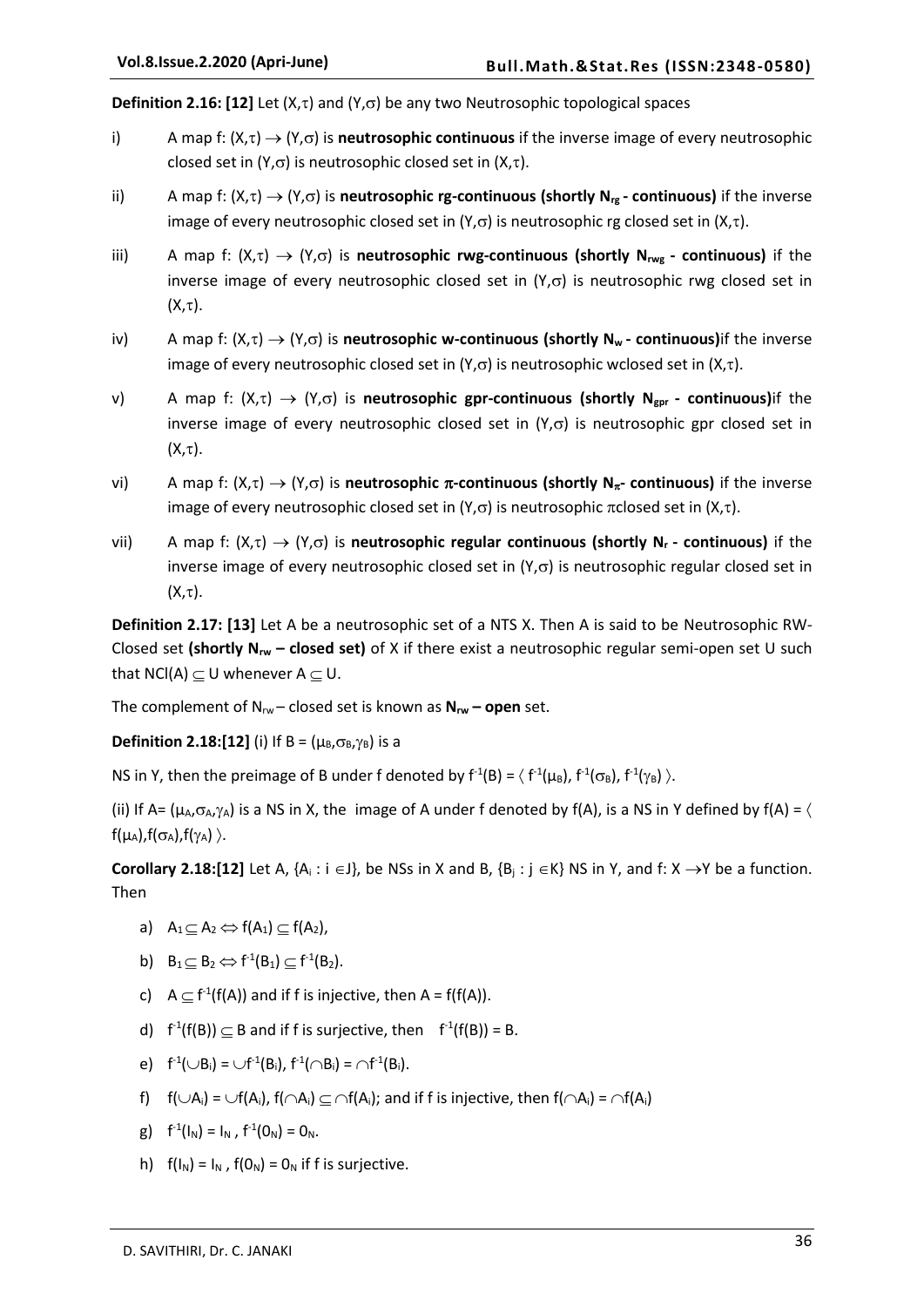#### **3. NEUTROSOPHIC RW CONTINUOUS AND IRRESOLUTE MAPS**

**Definition 3.1:** A map f:  $(X,\tau) \to (Y,\sigma)$  is **neutrosophic rw-continuous (shortly N<sub>rw</sub> - continuous)** if the inverse image of every neutrosophic closed set in (Y, $\sigma$ ) is neutrosophic rw closed set in (X, $\tau$ ).

**Example 3.2:** Let  $X = \{a,b\}$ ,  $Y = \{x,y\}$ . The NSs  $U = \{(0.5,0.5, 0.6), (0.7,0.5,0.6)\}$ ,  $V = \{(0.3,0.5,0.9), (0.5,0.9), (0.5,0.9)\}$ 0.5,0.7). Then  $\tau = \{0_N, U, I_N\}$ ,  $\sigma = \{0_N, V, I_N\}$ . Clearly  $(X, \tau)$  and  $(Y, \sigma)$  are Neutrosophic topological spaces. Define a map  $f:(X,\tau) \to (Y,\sigma)$  by  $f(a) = x$ ,  $f(b) = y$ . Then f is neutrosophic rw-continuous map.

**Theorem 3.3:** Every neutrosophic continuous map is N<sub>rw</sub> – continuous.

**Proof:** Straight forward.

**Remark 3.4:** The converse of the above theorem is not true as shown in the following example.

**Example 3.**5: In the example 3.2, f is a  $N_{rw}$  continuous map but it is not neutrosophic continuous since  $\lambda$  =  $\langle$ (0.9, 0.5,0.3), (0.7,0.5,0.5) $\rangle$  is NC set in  $(Y,\sigma)$  but  $f^1(\lambda)$  is N<sub>rw</sub>- closed but it is not a neutrosophic closed set in  $(X,\tau)$ .

**Theorem 3.6:** A mapping f:  $(X,\tau) \to (Y,\sigma)$  is N<sub>rw</sub>- continuous if and only if the inverse image of every neutrosophic open set of Y is neutrosophic rw- open in X.

**Proof:** Obvious because  $f^1(U^c) = [f^1(U)]^c$  for every neutrosophic set U of Y.

**Theorem 3.**7: If a function f:  $(X,\tau) \to (Y,\sigma)$  is N<sub>rw</sub>-continuous, then  $f(N_{rw}Cl(A)) \subset NCl(A)$  for every subset A of X.

**Proof:** Let A be a subset of  $(X,\tau)$ . Then NCl(f(A)) is N<sub>rw</sub>-closed in  $(Y,\sigma)$  and  $A \subseteq f^{-1}(NCIf(A))$ , i.e., f <sup>1</sup>(NClf(A))) is N<sub>rw</sub>-closed subset of X containing A. Hence N<sub>rw</sub>Cl(A)  $\subseteq$  f<sup>-1</sup>(NClf(A))), implies f(N<sub>rw</sub>Cl(A))  $\subseteq$ NClf(A).

**Theorem 3.8:** Every N<sub>rw</sub> – continuous map is (i) N<sub>rg</sub> – continuous (ii) N<sub>rwg</sub> – continuous (iii) N<sub>gpr</sub> – continuous.

**Proof:** Obvious.

**Remark 3.9:** The converse of the above theorem need not be true as seen in the following example.

**Example 3.10:**  $*$ Let  $X = \{a,b\}$ ,  $Y = \{x,y\}$ . Neutrosophic open sets are  $U = \{(0.1, 0.5, 0.9), (0.2, 0.5, 0.3)\}$ , V  $= \langle (0.8, 0.3, 0.1), (0.7, 0.3, 0.2) \rangle$  Let  $\tau = \{0_N, U, I_N\}$  and  $\sigma = \{0_N, V, I_N\}$  be neutrosophic topologies on X and Y respectively. Define f:  $(X,\tau) \to (Y,\sigma)$  by f(a) = x, f(b) = y then f is both N<sub>rg</sub> – and N<sub>rwg</sub>- continuous map but it is not N<sub>rw</sub>-continuous.

\* Let X = {a,b}, Y = {x,y}. Neutrosophic open sets are U =  $\langle (0.3,0.5,0.7), (0.1,0.5,0.9) \rangle$ , V =  $\langle (0.8,0.4.0.1), (0.9,0.4,0.1) \rangle$ . Let  $\tau = \{0_N, U, I_N\}$  and  $\sigma = \{0_N, V, I_N\}$  be neutrosophic topologies on X and Y respectively. Define f:  $(X,\tau) \to (Y,\sigma)$  by f(a) = x, f(b) = y. Then f is N<sub>gpr</sub>- continuous but it is not N<sub>rw</sub>continuous.

**Theorem 3.11:** Every (i)  $N_w$  – continuous (ii)  $N_{\pi}$ - continuous (iii)  $N_r$  – continuous function is  $N_w$  – continuous.

**Proof:** Straight forward.

**Remark 3.12:** The converse of the above theorem is not true as shown in the following example.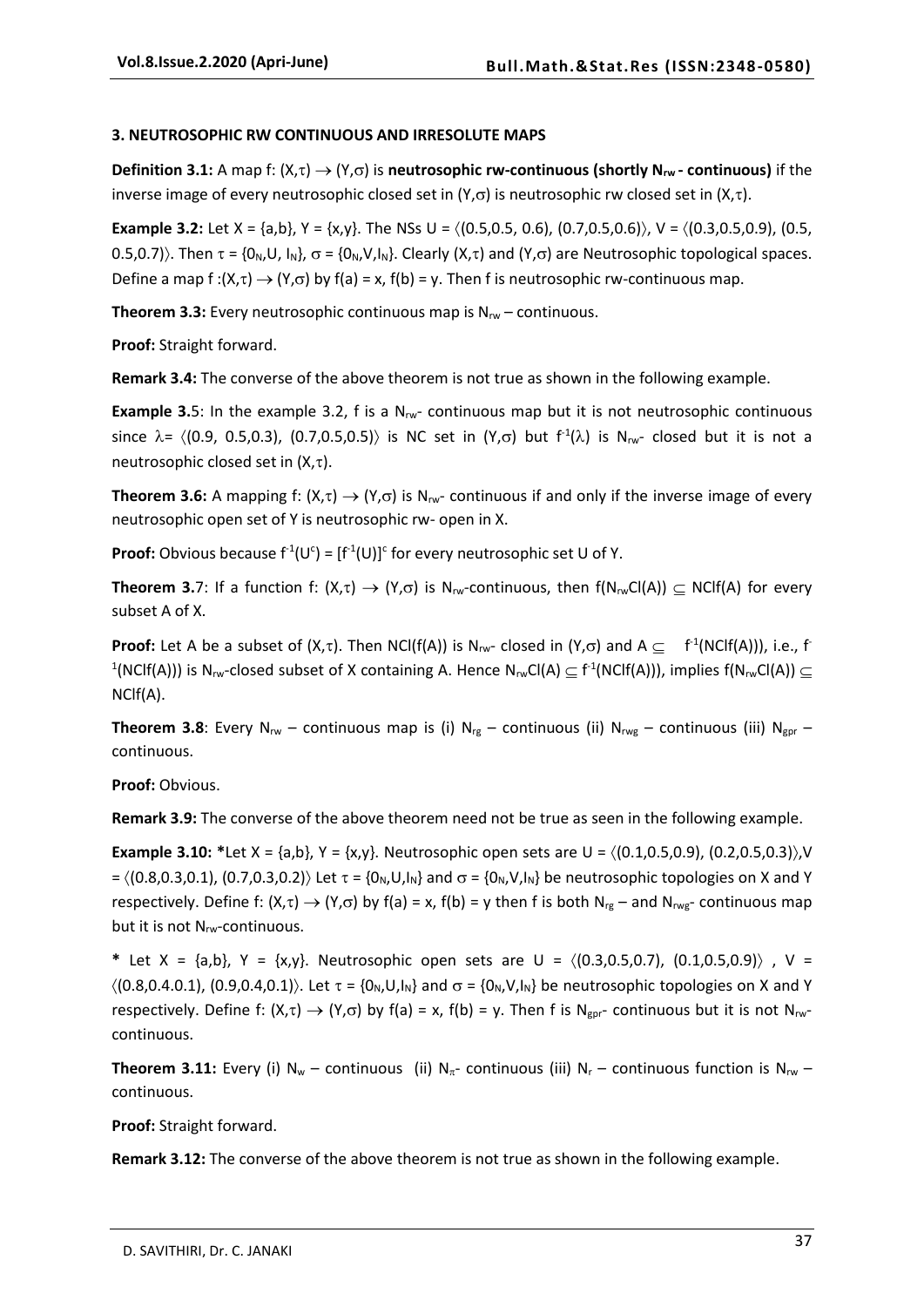**Example 3.13:** \* Let  $X = \{a\}$ ,  $Y = \{x\}$ . The neutrosophic open sets are  $A_1 = \{(0.6, 0.6, 0.5)\}$ ,  $A_2 =$  $\langle (0.5,0.7,0.9) \rangle$ , A<sub>3</sub> =  $\langle (0.6,0.7,0.5) \rangle$ , A<sub>4</sub> =  $\langle (0.5,0.6,0.9) \rangle$ , B<sub>1</sub> =  $\langle (0.9,0.4,0.5) \rangle$ . Then  $\tau = \{0_N, A_1, A_2, A_3, A_4, A_5, A_6, A_7, A_8, A_9, A_1, A_2, A_3, A_4, A_5, A_6, A_7, A_8, A_9, A_1, A_2, A_4, A_5, A_6, A_7, A_8, A_$  $A_4, I_N$ ,  $\sigma = \{O_N, B_1, I_N\}$  are neutrosophic topologies for X and Y respectively. Define f:  $(X, \tau) \to (Y, \sigma)$  by f (a) = x. Then f is  $N_{rw}$  – continuous but it is not  $N_w$  – continuous.

\* Let X = {a,b}, Y = {x,y}. Neutrosophic open sets are U=  $\langle (0.7,0.5,0.8), (0.5,0.5,0.4) \rangle$ , V =  $\langle (0.5,0.5,0.4),$  $(0.7,0.5,0.8)$ . Let  $\tau = \{0_N, U, I_N\}$  and  $\sigma = \{0_N, V, I_N\}$  be neutrosophic topologies on X and Y respectively. Define f:  $(X,\tau) \to (Y,\sigma)$  by f(a) = y, f(b) = x then f is N<sub>rw</sub> – continuous but it is not N<sub> $\pi$ </sub> - continuous and  $N_r$  – continuous since  $\lambda = \langle (0.4, 0.5, 0.5), (0.8, 0.5, 0.7) \rangle$  is NC set in  $(Y, \sigma)$  but  $f^{-1}(\lambda)$  is  $N_{rw}$ - closed but it is not a neutrosophic  $\pi$ closed and regular closed set in  $(X,\tau)$ .

**Remark 3.14:** The composition of two neutrosophic rw-continuous map need not be a neutrosophic rw-continuous map which is shown below by an example.

**Example 3.15:** Let  $X = \{a\}$ ,  $Y = \{x\}$ ,  $Z = \{c\}$ . The neutrosophic open sets are  $A_1 = \{(0.6, 0.6, 0.5)\}$ ,  $A_2 =$  $\langle (0.5,0.7,0.9) \rangle$ , A<sub>3</sub> =  $\langle (0.6,0.7,0.5) \rangle$ , A<sub>4</sub> =  $\langle (0.5,0.6,0.9) \rangle$ , B<sub>1</sub> =  $\langle (0.9,0.4,0.5) \rangle$ , C<sub>1</sub> =  $\langle (0.9,0.4,0.4) \rangle$ . Let  $\tau$  =  $\{0_N, A_1, A_2, A_3, A_4, I_N\}$ ,  $\sigma = \{0_N, B_1, I_N\}$ ,  $\eta = \{0_N, C_1, I_N\}$ . Define maps f and g as  $f(a) = b$ ,  $g(b) = c$ . Then f and g are N<sub>rw</sub> – continuous but  $g^{\circ}f : (X,\tau) \to (Z,\eta)$  defined by  $g^{\circ}f(a) = c$  is not N<sub>rw</sub> – continuous.

**Theorem 3.16:** If f:  $(X,\tau) \to (Y,\sigma)$  is neutrosophic rw continuous and g:  $(Y,\sigma) \to (Z,\eta)$  is neutrosophic continuous then  $g^{\circ}f: (X,\tau) \rightarrow (Z,\eta)$  is  $N_{rw}$  – continuous.

**Proof:** Let A be a NC set in  $(Z,\eta)$ , then  $g^{-1}(A)$  is NC set by hypothesis. Since f is  $N_{rw}$  - continuous,  $g^{\circ}f^{1}(A) = f^{1}(g^{1}(A))$  is N<sub>rw</sub>- closed in X, Hence  $g^{\circ}f$  is N<sub>rw</sub> – continuous. **Theorem 3.17:** If f:  $(X,\tau) \to (Y,\sigma)$ is neutrosophic rw continuous and g:  $(Y,\sigma) \rightarrow (Z,\eta)$  is neutrosophic g-continuous and  $(Y,\sigma)$  is neutrosophic T<sub>1/2</sub> then g<sup>o</sup>f:  $(X,\tau) \rightarrow (Z,\eta)$  is N<sub>rw</sub> – continuous.

**Proof:** Let A be a neutrosophic closed set in (Z, $\eta$ ), then by hypothesis,  $g^{-1}(A)$  is  $N_g$  – closed in Y. Since Y is neutrosophic T<sub>1/2</sub>,  $g^{-1}(A)$  is NC set in Y. Hence  $g^{\circ}f^{-1}(A) = f^{-1}(g^{-1}(A))$  is N<sub>rw</sub> – closed in X. Hence  $g^{\circ}f$  is Nrw- continuous.

**Definition 3.18:** A map f:  $(X,\tau) \to (Y,\sigma)$  is **neutrosophic rw-irresolute (shortly N<sub>rw</sub>** - **irresolute**) if the inverse image of every neutrosophic rw closed set in (Y, $\sigma$ ) is neutrosophic rw closed set in (X, $\tau$ ).

**Theorem 3.19:** If a map f:  $(X,\tau) \to (Y,\sigma)$  is neutrosophic rw-irresolute, then it is neutrosophic rw continuous.

**Proof:** Obvious from the definitions.

**Remark 3.20:** The converse of the above theorem need not be true as seen in the following example.

**Example 3.21:** Let X = {a,b}, Y = {x,y}. Neutrosophic open sets are U =  $\langle (0.4, 0.4, 0.4), (0.3, 0.3, 0.3), V_1 =$  $\langle (0.4,0.6,0.5), (0.7,0.3,0.6) \rangle$ ,  $V_2 = \langle (0.3,0.6,0.8), (0.6,0.3,0.6) \rangle$  Let  $\tau = \{0_N, U_1, V_2, V_3, V_4\}$  be neutrosophic topologies on X and Y respectively. Define f:  $(X,\tau) \rightarrow (Y,\sigma)$  by f(a) = x, f(b) = y, then f is  $N_{rw}$  – continuous but it is not  $N_{rw}$  – irresolute.

**Theorem 3.22:** If f:  $(X,\tau) \to (Y,\sigma)$  and g:  $(Y,\sigma) \to (Z,\eta)$  are both neutrosophic irresolute maps then g<sup>o</sup>f:  $(X,\tau) \rightarrow (Z,\eta)$  is N<sub>rw</sub> – irresolute.

**Proof:** Obvious.

**Theorem 3.23:** If f:  $(X,\tau) \to (Y,\sigma)$  is neutrosophic rw irresolute and g:  $(Y,\sigma) \to (Z,\eta)$  is neutrosophic continuous map then their composition  $g^{\circ}f: (X,\tau) \to (Z,\eta)$  is N<sub>rw</sub> – continuous.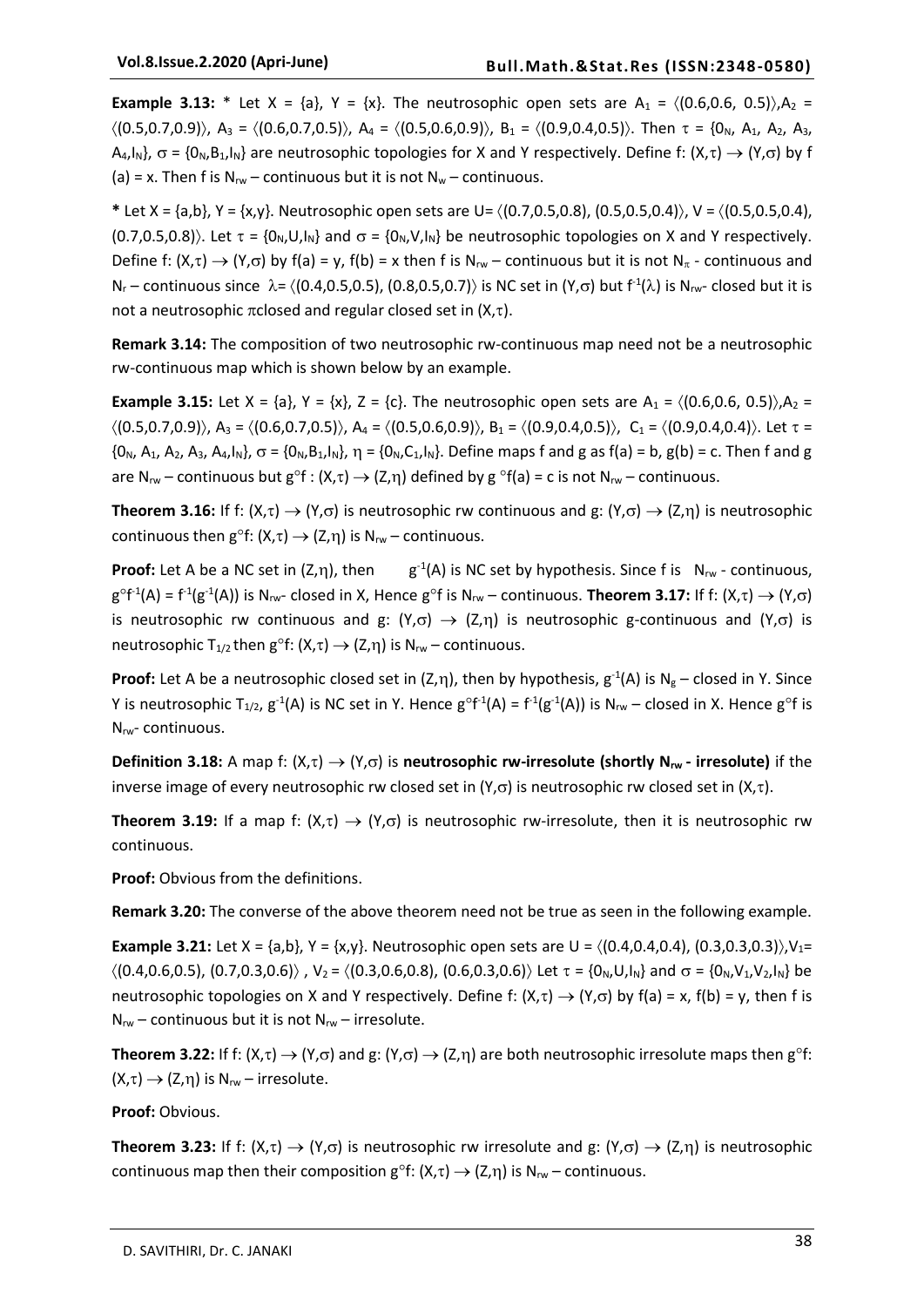**Proof:** Straight forward.

**The above discussions are implicated in the following diagram.**



#### **4. NEUTROSOPHIC RW OPEN MAPS AND CLOSED MAPS**

**Definition 4.1:** A mapping f:  $(X,\tau) \to (Y,\sigma)$  is neutrosophic rw-open (shortly N<sub>rw</sub>-open) map if the image of every neutrosophic open set of X is neutrosophic rw-open set in Y.

**Theorem 4.2:** A mapping f:  $(X,\tau) \to (Y,\sigma)$  is neutrosophic rw-open if and only if for every neutrosophic open set U of X,  $f(NInt(U)) \subseteq N_{rw}Int(f(U)).$ 

**Proof: Necessity:** Let f be a  $N_w$  – open mapping and U is a NO set in X. Now NInt(U)  $\subset U$  which implies that f(NInt(U))  $\subseteq$  f(U). Since f is N<sub>rw</sub> – open map, f(NInt(U)) is neutrosophic rw open set in Ysuch that  $f(NInt(U)) \subseteq f(U)$ . Therefore  $f(NInt(U)) \subseteq N_{rw}Int(f(U))$ .

**Sufficiency:** Suppose that U is a NO set of X. Then  $f(U) = f(NInt(U)) \subseteq N_{rw}Int(f(U))$ . But  $N_{rw}Int(f(U)) \subseteq$ f(U). Consequently f(U) =  $N_{rw}$ Int(U) which implies that f(U) is a  $N_{rw}$  – open set of Y. Thus f is neutrosophic rw-open.

**Theorem 4.3:** A mapping f:  $(X,\tau) \to (Y,\sigma)$  is neutrosophic rw-open if and only if for every neutrosophic set S of Y and for each NC set U of X containing  $f^{-1}(S)$  there is a N<sub>rw</sub>-closed set V of Y such that  $S \subseteq V$  and  $f^{-1}(V) \subseteq U$ .

**Proof: Necessity:** Suppose that f is Nrw-open map. Let S be a NC set of Y and U be a NC set of X such that f<sup>-1</sup>(S)  $\subseteq$  U. Then V = f<sup>-1</sup>(U<sup>c</sup>)<sup>c</sup> is a N<sub>rw</sub> closed set of Y such that f<sup>-1</sup>(V)  $\subseteq$  U.

**Sufficiency:** Let F be a NO set of X. Then  $f^1(f(F))^c \subseteq F^c$  and  $F^c$  is a NC set in X. By hypothesis there is a  $N_{rw}$ - closed set V of Y such that  $(f(F))^c \subseteq V$  and  $f^1(V) \subseteq F^c$ . Therefore  $F \subseteq (f^1(V))^c$ . Hence  $V^c \subseteq f(F) \subseteq f((f^1(V))^c)$  $(1(V))^c$ )  $\subseteq$  V<sup>c</sup> i.e., f(F) = V<sup>c</sup> which is N<sub>rw</sub>-open in Y and thus f is N<sub>rw</sub>-open map.

**Theorem 4.4:** If a mapping f:  $(X,\tau) \to (Y,\sigma)$  is neutrosophic rw-open then NInt(f<sup>-1</sup>(G))  $\subseteq f^{\text{-}1}(N_{rw}Int(G))$ for every neutrosophic set G of Y.

**Proof:** Let G be neutrosophic set of Y. Then NIntf<sup>-1</sup>(G) is a NO set in X. Since f is  $N_{rw}$  – open f(NIntf  $\mathsf{P}^1(\mathsf{G})\rangle \subseteq \mathsf{N}_{\mathsf{rw}}$ Int $(\mathsf{f}^1(\mathsf{G})) \subseteq \mathsf{N}_{\mathsf{rw}}$ Int $(\mathsf{G}))$ . Thus  $\mathsf{NInt}(\mathsf{f}^1(\mathsf{G})) \subseteq \mathsf{f}^1(\mathsf{N}_{\mathsf{rw}}\mathsf{Int}(\mathsf{G})).$ 

**Definition 4.5:** A mapping f:  $(X,\tau) \to (Y,\sigma)$  is neutrosophic rw-closed (shortly N<sub>rw</sub>-closed) map if the image of every neutrosophic closed set of X is neutrosophic rw-closed set in Y.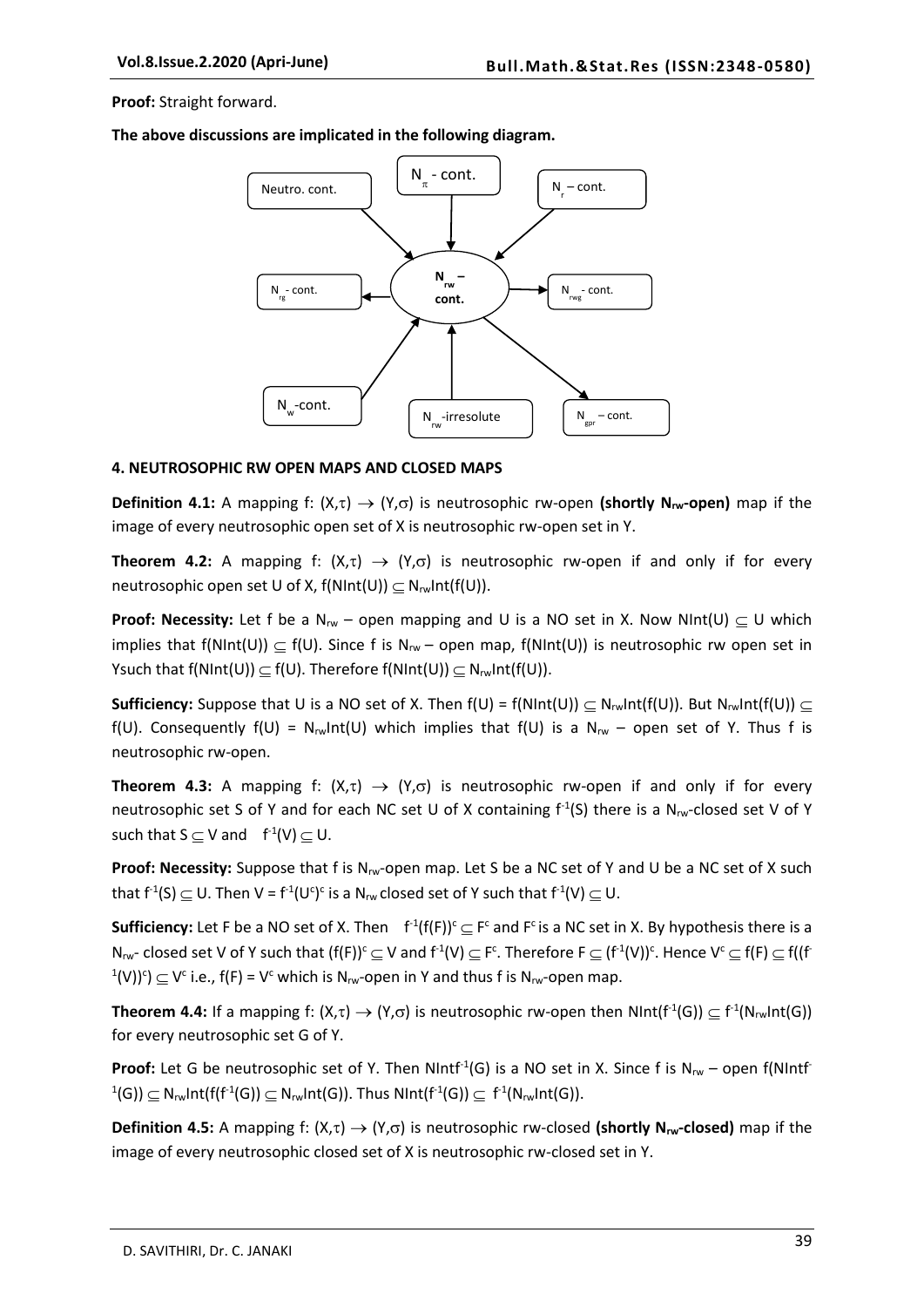**Theorem 4.6:** A mapping f:  $(X,\tau) \rightarrow (Y,\sigma)$  is neutrosophic rw-closed if and only if for every neutrosophic set S of Y and for each NO set U of X containing  $f^{-1}(S)$  there is a N<sub>rw</sub>-open set V of Y such that  $S \subseteq V$  and  $f^{-1}(V) \subseteq U$ .

**Proof: Necessity:** Suppose that f is N<sub>rw</sub>-closed map. Let S be a NC set of Y and U be a NO set of X such that  $f^1(S) \subseteq U$ . Then V =  $f^1(U^c)^c$  is a N<sub>rw</sub> closed set of Y such that  $f^1(V) \subseteq U$ . Then V =  $f^1(U^c)$ is a N<sub>rw</sub>open set of Y such that  $f^{-1}(V) \subseteq U$ .

**Sufficiency:** Let F be a NC set of X. Then  $f^1(f(F))^c \subseteq F^c$  and  $F^c$  is a NO set in X. By hypothesis there is a N<sub>rw</sub>- open set V of Y such that  $(f(F))^c\subseteq V$  and  $f^1(V)\subseteq F^c$ . Therefore  $F\subseteq (f^1(V))^c$ . Hence  $V^c\subseteq f(F)\subseteq$  $f((f^1(V))^c) \subseteq V^c$  i.e.,  $f(F) = V^c$  which is N<sub>rw</sub>-closed in Y and thus f is N<sub>rw</sub>-closed map.

**Theorem 4.7:** If f:  $(X,\tau) \to (Y,\sigma)$  is neutrosophic closed map and g:  $(Y,\sigma) \to (Z,\eta)$  is neutrosophic rwclosed map then their composition  $g^{\circ}f: (X,\tau) \rightarrow (Z,\eta)$  is  $N_{rw}$  – closed map.

**Proof:** Let F be a NC set in X. Then by hypothesis,  $f(F)$  is NC set in Y. Since g is N<sub>rw</sub>-closed map,  $g^{\circ}f(F)$  = g(f(F)) is N<sub>rw</sub>-closed set in Z. Thus g<sup>o</sup>f:  $(X,\tau) \rightarrow (Z,\eta)$  is N<sub>rw</sub> – closed map.

#### **Conclusion**

In this paper using neutrosophic rw closed sets, we have defined neutrosophic rw continuous maps and some of its characteristics have been discussed. Further we have introduced neutrosophic rw open and closed maps. This concept can be extended further in future.

## **REFERENCES**

- [1]. K. Atanassov, Intuitionistic fuzzy sets, in V.Sgurev,ed, Vii ITKRS Session, Sofia (June 1983 central Sci. and Techn. Library, Bulg Academy of Sciences (1984).
- [2]. K. Atanassov, Intuitionistic fuzzy sets, Fuzzy sets and systems 20 (1986), 87-96.
- [3]. K. Atanassov, Review and new result on Intuitionistic fuzzy sets, preprint IM-MEAIS 1-88, Sofia, 1988.
- [4]. S. S. Benchelli and R.S. Wali, On RW- closed sets in Topological Spaces, Bull. Malays. Math. Sci. Soc. (2) 30(2) (2007), 99-110.
- [5]. Floretin Smaradhache, Neutrosophic Set A Generalization of Intuitionistic Fuzzy sets, Journal of defence Sources Management 1 (2010), 107-116.
- [6]. F. Smarandache, Neutrosophy and Neutrosophic Logic, First International Conference on Neutrosophy, Neutrosophic Logic, Set, Probability, and Statistics University of New Mexico, Gallup, NM 87301, USA (2002).
- [7]. F. Smarandache, A Unifying Field in Logics: Neutrosophic Logic. Neutrosophy, Neutrosophic Set, Neutrosophic Probability. American Research Press, Rehoboth, NM, 1999.
- [8]. P. Iswarya and K. Bageerathi, On Neutrosophic Semi-open sets in Neutrosophic Topological Spaces, IJMTT, Vol 37 Number 3- September 2016.
- [9]. Santhi .R and Udhayarani .N  $N_w$  closed sets in Neutrosophic Topological spaces.
- [10]. A.A. Salama and S.A. Albowi, Generalized Neutrosophic Set and Generalized Neutrosophic topological spaces, Journal Computer Sci. Engineering, Vol (2) No. (7) (2012)